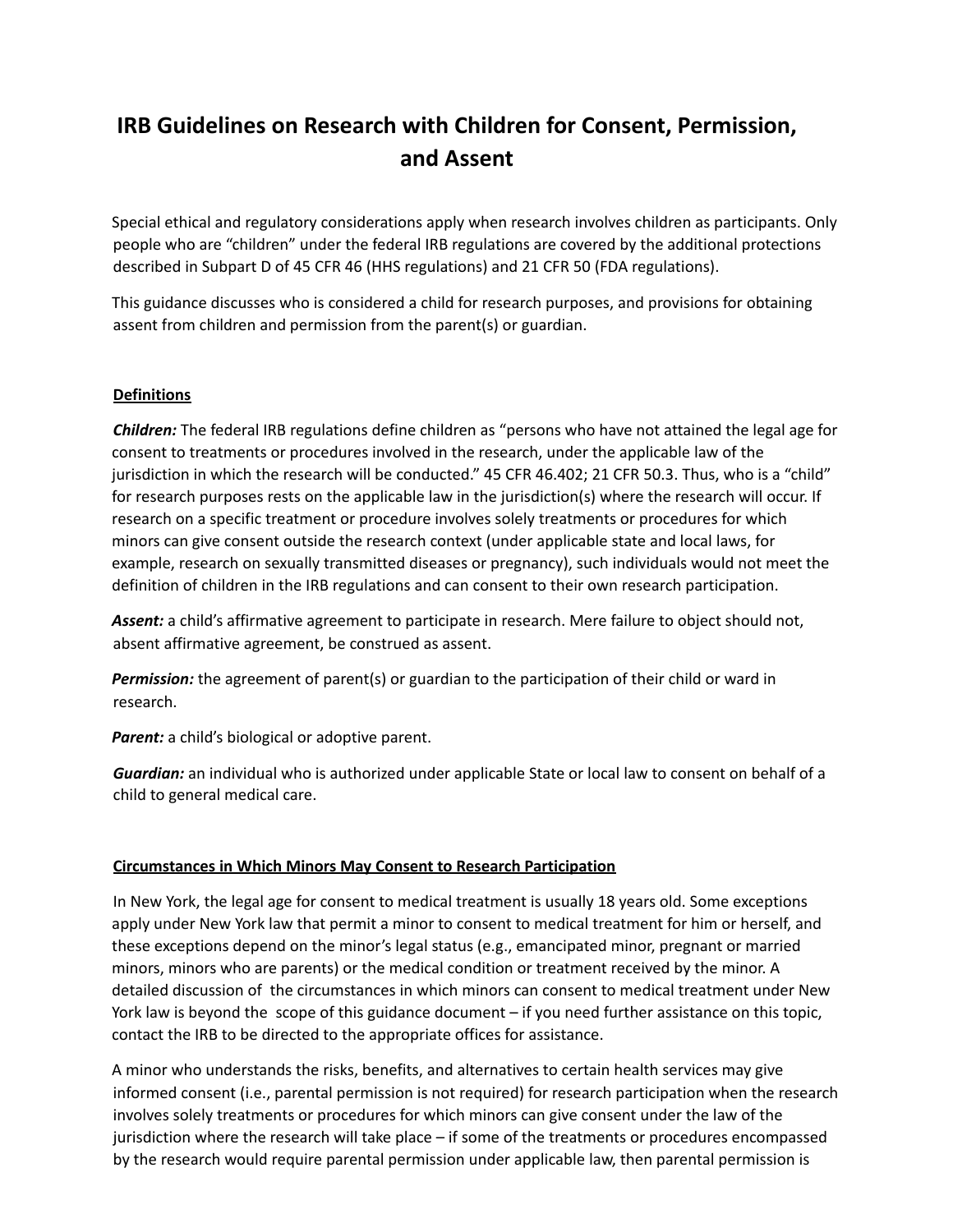required for all of the research procedures and treatments to be used in the study. The decision to allow minors to consent on their own behalf to research participation must be made by the IRB on a case-by-case basis after careful consideration of the nature of the research, anticipated benefits, and potential risks, and may also require consultation with MC's General Counsel.

For research involving children that will take place outside New York, the investigator is responsible for understanding local requirements regarding who qualifies as a "child" and whether local requirements provide any other unique protections to children.

Researchers working in other states or countries should consult with local collaborators, ethics committees, or other relevant sources about the applicable laws and regulations of that jurisdiction.

### **Assent**

Because assent consists of affirmative agreement to participate in research, the child must actively show his/her willingness to participate in the research, rather than merely complying with directions to participate or not resisting in any way. The IRB determines and documents whether obtaining assent is a requirement for all, some, or none of the children who will participate in a research study.

In determining whether children are capable of assenting, the IRB will take into account the age, maturity, and psychological state of the potential child participants. This judgment may be made for all participants to be involved in a research study, or for each participant, as the IRB deems appropriate.

If a child is capable of assent and the IRB has required that assent be sought, assent must be obtained before the child participates in the research. If a child dissents from participating in research, even if the parents or guardian have granted permission, the child's decision prevails. However, as discussed below, the IRB can waive the assent requirement if the research intervention/procedure holds out the prospect of direct benefit that is important to the child's health or well-being and is available only in the context of the research.

Assent forms and scripts should be written at the appropriate educational and maturity level of the youngest prospective participant in the age range. Depending on the age range of the children to be enrolled, multiple assent forms or scripts may be required for different reading comprehension and cognitive/developmental stages. For older children, a combined parental permission/child assent document may be developed to serve as a joint assent/permission form, with signatures to be obtained from both the child and the parent(s) or guardian on the same document – see the table below for further guidance on documenting parental permission and child assent.

The HHS regulations do not specify the order in which parental permission and child assent should be sought. In general, parental permission should be sought before seeking the assent of a child, particularly in more than minimal risk research, unless the requirement for obtaining parental permission can be waived. There might be some cases, however, involving minimal risk research, where it would be reasonable to seek child assent prior to seeking parental permission. For example, a school-based study of minimal risk (e.g., investigating children's responses to music), could be posed to children in the school setting. Children could be asked if they wanted to participate and if so, sent home with a request for parental permission. In all cases, except when the requirement for obtaining parental permission has been waived by the IRB, parental permission is required before the child can be enrolled in the study, even if parental permission is sought after child assent is provided.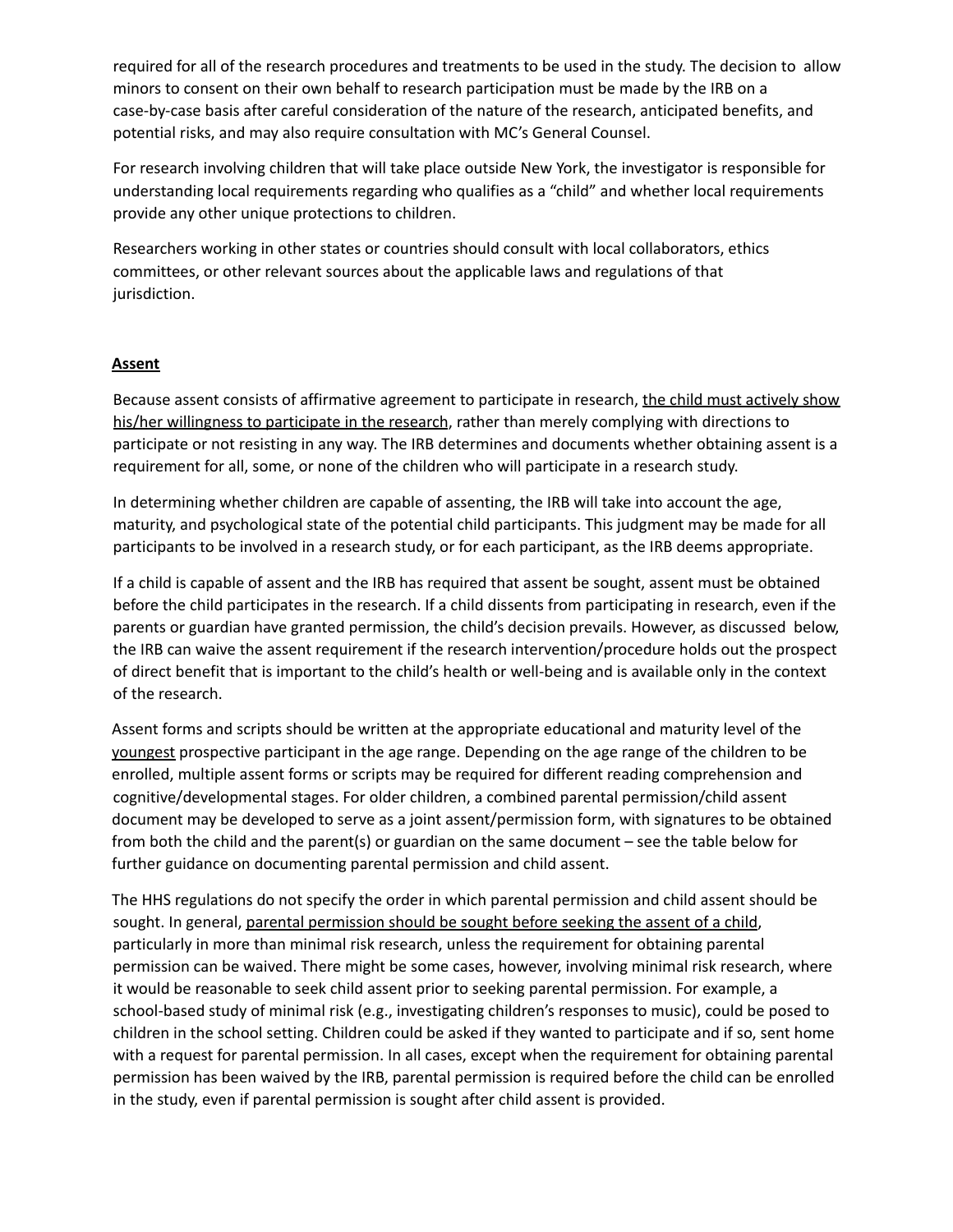**Assent and Parental Permission Guidelines for Children by Age:**

| Age of Minor<br>Participant   | <b>Assent Form/Script</b>                      | Separate Parental Permission Form                                                                                          |
|-------------------------------|------------------------------------------------|----------------------------------------------------------------------------------------------------------------------------|
| Infant-6 years old            | No.                                            | Yes                                                                                                                        |
| 7-11 years old                | Yes                                            | Yes                                                                                                                        |
| 12-17 years old<br>(Option A) | Yes.                                           | No. Create a single document<br>addressed to the adolescent with<br>signature lines for assent and parental<br>permission. |
| 12-17 years old<br>(Option B) | Yes. See adolescent<br>assent form<br>template | Yes                                                                                                                        |

## **Assent Guidelines: Signature and Documentation Requirements**

*For children under 7 years old:* Only parental permission is required. Simple verbal explanation of research procedures should be provided to the child.

- $\triangleright$  Although a formal assent process is not required for use with children less than 7 years old, each child should still be given a simple verbal explanation of what will happen to him or her, or what he or she will be asked to do.
- $\triangleright$  Use the parental permission form template on the NU IRB website. Within the parental permission form, refer to the participant throughout as "your child" or "your infant."
- $\triangleright$  If parents will also participate in the study, one consent/permission form may be used to describe the study procedures for the child and the parent(s).

*For children 7 to 11 years old:* In most cases, children this age will be able to participate in the assent process, using a simplified assent script/form. A separate, more detailed permission form will be needed for the parents or guardians.

- $\triangleright$  Create two documents: a simplified child assent script or form and a separate parental permission, using the MC IRB templates. The investigator can choose whether to seek signed assent or verbal assent from children in this age range. Verbal assent is acceptable for children ages 7 to 11 years old, but if children will not be signing an assent form, the IRB still must review and approve the assent script to be used with children in this age range.
- $\triangleright$  The assent form or script should contain language that is appropriate to the child's development and age, use a simple format that is easy to read and, when possible, be limited to one page. The use of larger type, simple schema, and pictures will facilitate the child's understanding of the information.
- $\triangleright$  If parents are also part of the study, a consent/permission form may be used to describe the study procedures for both the child as well as the parent(s), although the child would also have a separate assent form/script.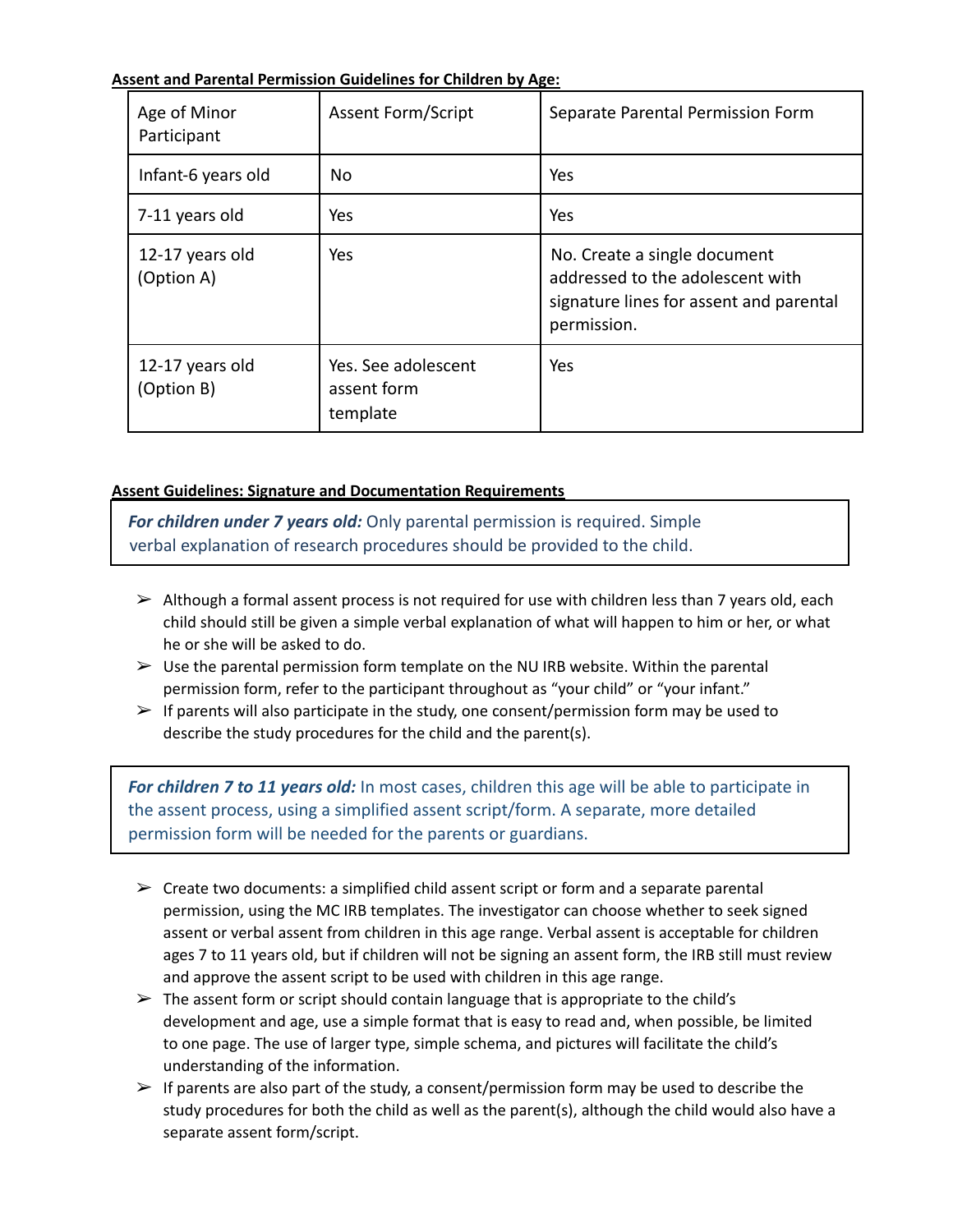## **Option A (usually preferred):**

- $\triangleright$  Using the MC IRB template, write one consent form for the adolescent participant and the parents or guardians.
- $\triangleright$  Use clear, straightforward language written at a 7th to 8th grade reading level.
- $\triangleright$  Address the form to the adolescent with signature lines for assent and parental permission. The adolescent should be asked to sign first.

### **Option B (for studies where Option A is not feasible or appropriate).**

- $\triangleright$  This option can be used for studies with a very complex protocol and/or involving adolescent subjects whose medical condition demands a simpler form than the adult's form, even when the adult's form is written at an eighth-grade level.
- $\triangleright$  A simplified assent form is written for the adolescents. A separate more detailed permission form is written for the parents or guardians.
- $\triangleright$  Only the adolescent is asked to sign the assent form.

### **Waiver of Assent**

The IRB can determine that assent is not a requirement for some or all children to be enrolled in a study if the IRB finds that one or more of these criteria for a waiver of assent are met:

- $\triangleright$  The capability of some or all of the participants is so limited that they cannot reasonably be consulted; OR
- $\triangleright$  The intervention or procedure involved in the research holds out a prospect of direct benefit that is important to the health or well-being of the participant and is available only in the context of the research; OR
- $\triangleright$  The research meets the conditions for waiver or alteration of informed consent that apply to research involving adults, as specified in the regulations at either 45 CFR 46.116(e) or 45 CFR 46.116(f)

#### **Children who become adults during the research study**

When a participant who was enrolled in research with parent permission reaches the age of consent, the provisions for parent permission no longer apply to that participant. Unless the IRB determines that the requirements for obtaining informed consent can be waived, the research team should obtain informed consent for the now-adult participant for any ongoing interactions and interventions with the participant – this is because the prior parent permission and child assent are not equivalent to legally effective informed consent for the now-adult participant. If the research does not involve any ongoing interactions or interventions with the participants, but continues to meet the regulatory definition of human subjects research (e.g., involves continued analysis of identifiable data or specimens), the research team must obtain informed consent from the now-adult participants. The IRB can consider, if appropriate, waiving informed consent in cases in which the now-adult participant's ongoing participation is no more than minimal risk and meets all the requirements for a waiver of consent, including that the research could not practically be carried out without the waiver.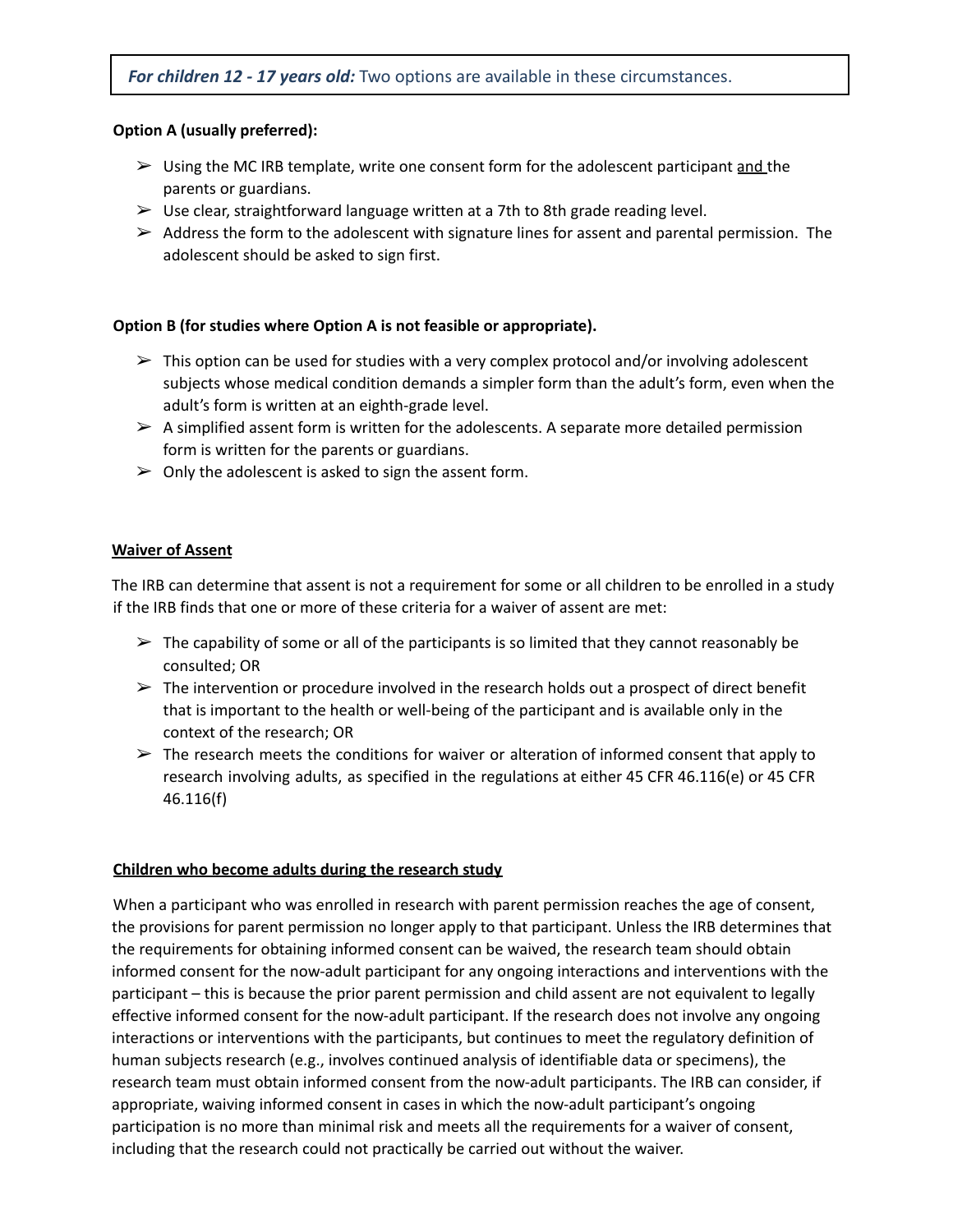## **Parental/Guardian Permission**

By definition, children are unable to provide informed consent to participate in research, although they might be able to give their assent. The IRB will determine that, unless parental permission can be waived, adequate provisions are made for seeking the permission of the child participant's parent(s) or legal guardian(s). The IRB regulations define "parent" as a "child's biological or adoptive parent." The term "guardian" means "an individual who is authorized under applicable State or local law to consent on behalf of a child to general medical care."

Where parental permission is to be obtained, the IRB will require permission from one or both parents in accordance with specifications relating to the four categories of permissible research with children:

| Regulatory Category of Permitted Research with                                        | One Parent's or Both Parents' Permission                                                                |
|---------------------------------------------------------------------------------------|---------------------------------------------------------------------------------------------------------|
| Children                                                                              | Required?                                                                                               |
| Minimal Risk (45 CFR 46.404; 21 CFR 50.51)                                            | One parent/legal guardian can be sufficient                                                             |
| Greater than Minimal Risk, Direct Benefit<br>to Subject (45 CFR 46.405; 21 CFR 50.52) | One parent/legal guardian can be sufficient<br>but IRB must determine whether one or two<br>is required |
| Greater than Minimal Risk, No Direct Benefit                                          | Both parents/legal guardians, unless one parent                                                         |
| to Subject, but Likely to Yield Generalizable                                         | is deceased, unknown, incompetent, not                                                                  |
| Knowledge about Subject's Condition (45                                               | reasonably available, or does not have legal                                                            |
| CFR 46.406; 21 CFR 50.53)                                                             | responsibility for the custody of the child.                                                            |
| Greater than Minimal Risk, No Direct Benefit                                          | Both parents/legal guardians, unless one parent                                                         |
| to Subject, but Results May Alleviate Serious                                         | is deceased, unknown, incompetent, not                                                                  |
| Problems of Children's Health or Welfare (45                                          | reasonably available, or does not have legal                                                            |
| CFR 46.407; 21 CFR 50.54)                                                             | responsibility for the custody of the child.                                                            |

For research that falls into risk-benefit Category 1 [45 CFR 46.404; 21 CFR 50.51] or Category 2 [45 CFR 46.405; 21 CFR 50.52], the IRB may determine that permission from only one parent is sufficient -- the IRB generally will find that permission of one parent is sufficient unless the nature of the study seems likely to provoke disagreements about participation among two parents, in which case permission from two parents may be required unless one parent is deceased, unknown, incompetent, not reasonably available, or does not have legal responsibility for the custody of the minor. Research that falls into Category 3 [45 CFR 46.406; 21 CFR 50.53] or Category 4 [45 CFR 46.407; 21 CFR 50.54] requires permission from both parents, unless one parent is deceased, unknown, incompetent, not reasonably available, or does not have legal responsibility for the custody of the child [45 CFR 46.406 or 407: 21 CFR 50.55(e)].

Generally, IRBs do not review the circumstances of whether a second parent is reasonably available for each enrolled participant -- this is a task for the investigator. The IRB determines the requirement for parental permission at the time of IRB review of the research, based on the regulatory category that is most appropriate to the nature of the research under review and with regard to the entire population of prospective participants. It is not until the investigator meets the parent (s) and child and discusses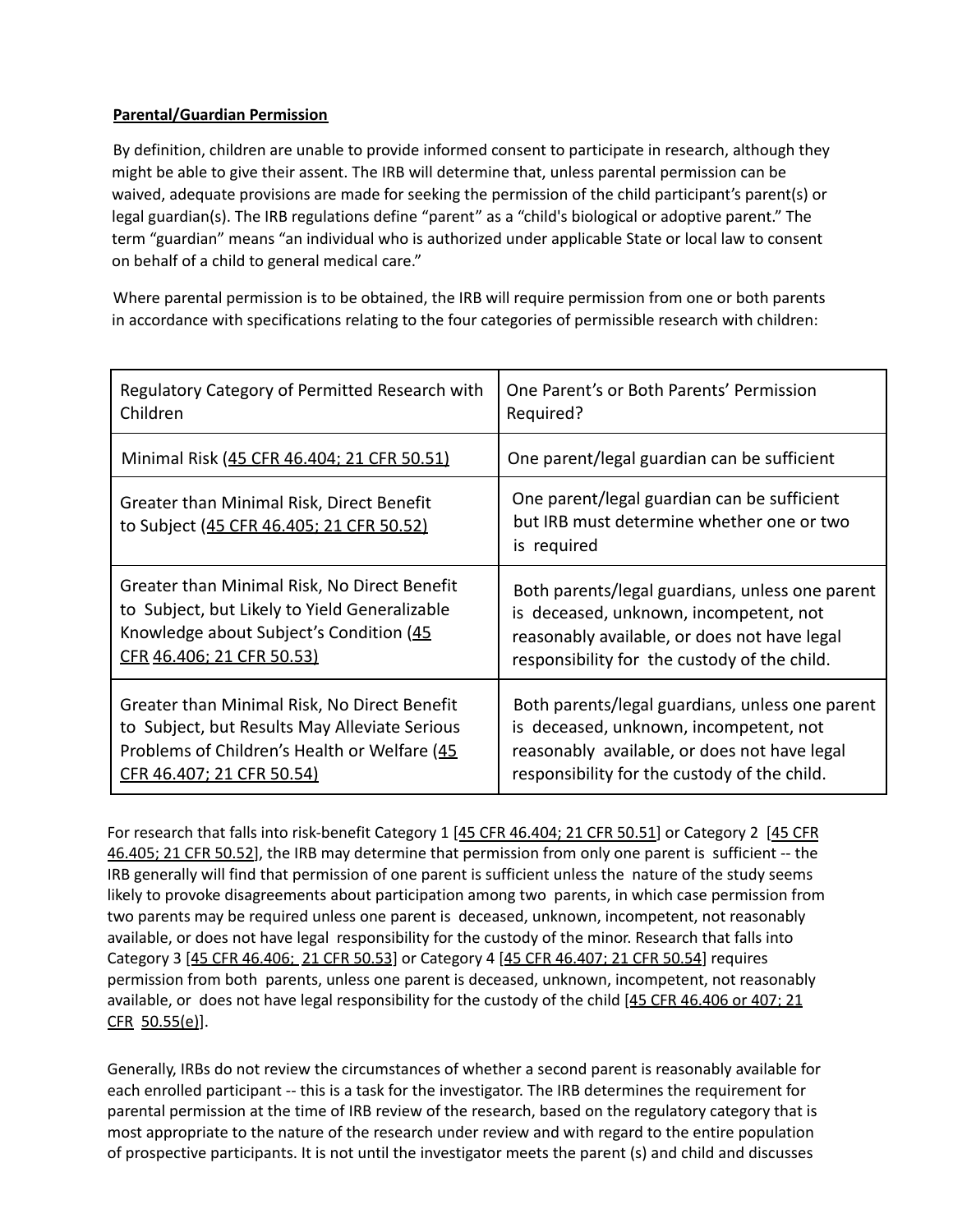the particulars of the research and enrollment that information about the availability of both parents becomes apparent. While the IRB may certainly be consulted by investigators for guidance on a particular situation, it is ultimately the responsibility of the investigator to adequately assess, document, and decide whether a parent is not reasonably available given the specific facts and circumstances of each situation, including the level of that second parent's participation in the life of the child.

### **When Parents Disagree**

If there are two parents available to give permission but they disagree about allowing their child to participate in the study, the child may not be enrolled unless that disagreement can be resolved. This applies to all permissible categories--even if only one parent's signature is required, when both parents are involved in the decision, they must agree for the child to be enrolled. If a parent who was not involved or available for the original consent later becomes involved or available, the two parents must then agree.

## **Parental Permission when the Parent is a Minor**

A minor who is a parent may consent to research participation of his/her own child. The federal IRB regulations do not require that the parent have reached the age of majority. Because statutory provisions of New York law allow a minor parent to consent to medical treatment for his/her child, the minor parent is also able to provide informed consent for research participation.

Research with pregnant minors, their fetuses, and the children of minors requires special considerations and involves complicated ethical and regulatory issues. The decision to allow minors to consent to research on their own behalf and/or on behalf of their fetuses, neonates, and children must be made by the IRB on a case-by-case basis after careful consideration of the nature of the research, anticipated benefits, and potential risks.

#### **Waiver of Parent/Guardian Permission**

The IRB can waive the requirements for obtaining parental or guardian permission for research involving children if either:

- $\triangleright$  The criteria for a waiver of parental permission are met, as set out in the IRB regulations at 45 CFR 46.116(e) or 45 CFR 46.116(f); OR
- $\triangleright$  The IRB determines that the research is designed to study conditions in children or a participant population for which parental or guardian permission is not a reasonable requirement to protect the participants (e.g., neglected or abused children), and also finds that: (i) an appropriate mechanism for protecting the children who will participate as subjects in the research is substituted; and (ii) the waiver is not inconsistent with federal, state, or local law. 45 CFR 46.408(c)

The choice of an appropriate substitute mechanism will depend on the nature and purpose of the activities described in the protocol, the risk and anticipated benefit to the research subjects, and their age, maturity, status, and condition.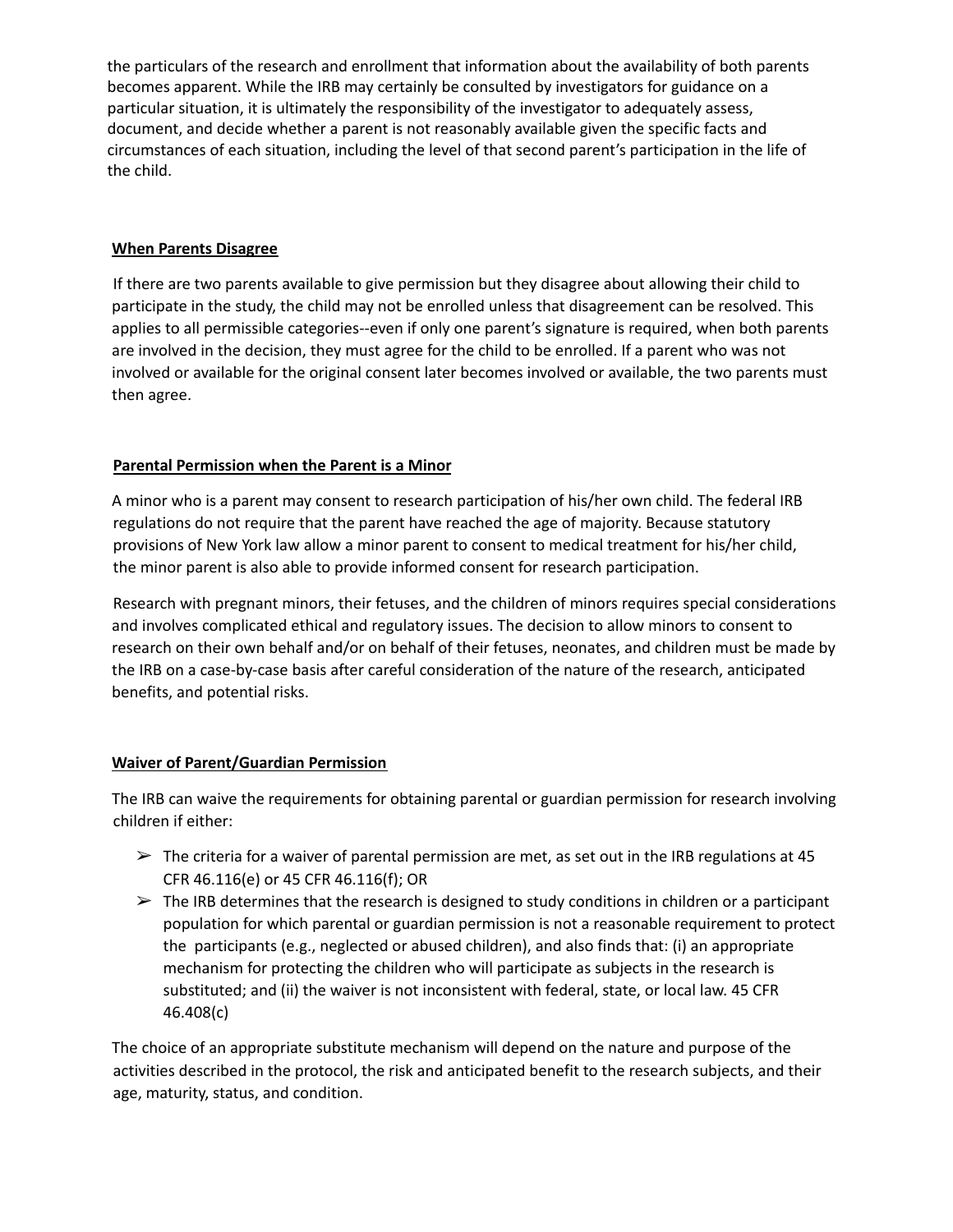### **Parents/Guardians as Research Participants**

At times, research that primarily involves children as participants may also include procedures for the parents/guardians of participating children. Consent should be obtained and documented from the parent/guardian for that individual's own participation in the study, as well as permission for their child to participate in the study. If the parent/guardian's participation will include specimen collection, genetic testing, or access to protected health information about the parent/guardian, the separate adult consent template should be used and appropriate HIPAA authorization language included if PHI about the parent/guardian will be accessed.

#### **Children who are Wards**

The federal IRB regulations provide special protections for children enrolled in research who are wards of the state or any other agency, institution, or entity, if the research is approved under 45 CFR 46.406 or 45 CFR 46.407. Before children who are wards can be included in either of those two regulatory categories of research, the research must meet these conditions:

- $\triangleright$  the research must be either related to the children's status as wards; or conducted in schools, camps, hospitals, institutions, or similar settings in which the majority of children involved as subjects are not wards; and
- $\geq$  the IRB must require appointment of an advocate for each child who is a ward, in addition to any other individual acting on behalf of the child as guardian or in loco parentis.

One individual can serve as advocate for more than one child, and must be an individual who has the background and expertise to act in the best interests of the child for the duration of the child's research participation. The advocate must not be associated in any way (except in the role of advocate or as an IRB member) with the research, investigators, or the organization.

## **Research in the School Setting**

When doing research in the school setting, each K-12 site may have different procedures for approving external research. It is the expectation of the IRB that researchers will contact the schools/districts/administrators to get permission from the appropriate authority. Depending on the specific site, permission may be granted by a superintendent, principal, a committee at the school district, or other individual/entity in an appropriate position of authority.

School sites will often require proof of MC IRB review prior to their approval. If a school district has its own review process for research proposals, it is important to plan additional time for the review process since the study will be reviewed by both the MC IRB and the school's review process.

#### **Student Educational Records and FERPA**

The Family Educational Rights and Privacy Act (FERPA) is a federal law that protects the privacy of student education records maintained by schools. Educational records include class assignments, grades, GPA, attendance, disciplinary reports, individual student educational plans, etc. Parental consent is required for the release of FERPA-protected identifiable student records for minors, unless the release is covered by a FERPA exception. The IRB cannot waive parental permission for access to